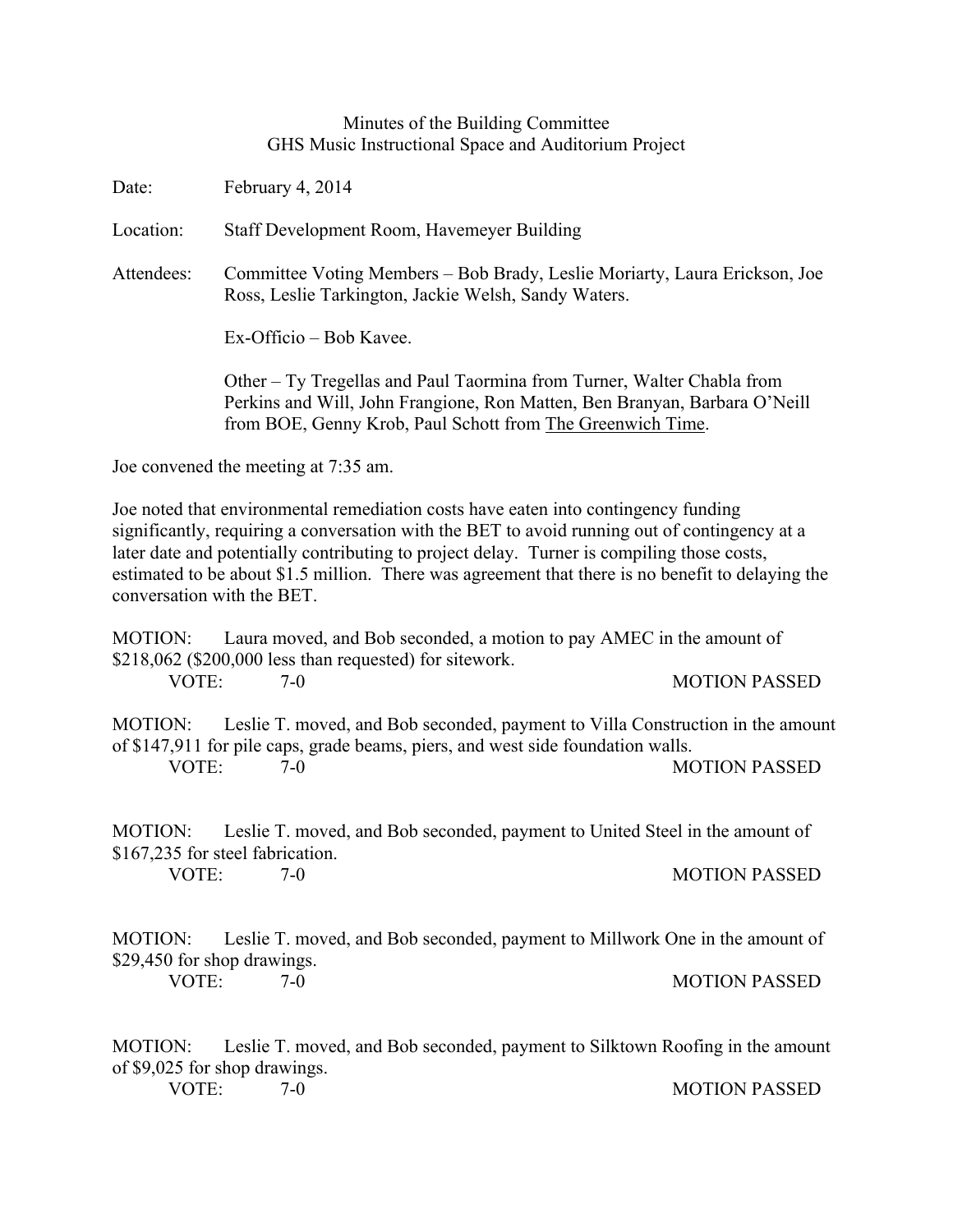| \$4,513 for construction bond.                                                                                                                                                                                                                                                                                                           |       | MOTION: Leslie T. moved, and Bob seconded, payment to Deco Painting in the amount of                                             |                      |
|------------------------------------------------------------------------------------------------------------------------------------------------------------------------------------------------------------------------------------------------------------------------------------------------------------------------------------------|-------|----------------------------------------------------------------------------------------------------------------------------------|----------------------|
| VOTE:                                                                                                                                                                                                                                                                                                                                    |       | $7-0$                                                                                                                            | <b>MOTION PASSED</b> |
| <b>MOTION:</b><br>amount of \$9,880 for shop drawings.                                                                                                                                                                                                                                                                                   |       | Leslie T. moved, and Bob seconded, payment to Northeast Fire Protection in the                                                   |                      |
| VOTE:                                                                                                                                                                                                                                                                                                                                    |       | $7-0$                                                                                                                            | <b>MOTION PASSED</b> |
| MOTION:                                                                                                                                                                                                                                                                                                                                  |       | Leslie T. moved, and Bob seconded, payment to Ferguson Plumbing in the<br>amount of \$62,497 for underground piping and drains.  |                      |
| VOTE:                                                                                                                                                                                                                                                                                                                                    | $7-0$ |                                                                                                                                  | <b>MOTION PASSED</b> |
| Leslie T. moved, and Bob seconded, payment to Ferguson HVAC in the amount<br>MOTION:<br>of \$22,384 for shop drawings.                                                                                                                                                                                                                   |       |                                                                                                                                  |                      |
| VOTE:                                                                                                                                                                                                                                                                                                                                    |       | $7-0$                                                                                                                            | <b>MOTION PASSED</b> |
| MOTION:                                                                                                                                                                                                                                                                                                                                  |       | Leslie T. moved, and Bob seconded, payment to Acme Electric in the amount of<br>\$46,391 for installation of electrical conduit. |                      |
| VOTE:                                                                                                                                                                                                                                                                                                                                    | $7-0$ |                                                                                                                                  | <b>MOTION PASSED</b> |
| Laura moved, Jackie seconded, payment to Turner Construction in the amount of<br><b>MOTION:</b><br>\$74,202 with the condition that more discussion occur this month to determine whether future<br>monthly compensation should be reduced considering the current 4-month construction delay.<br>VOTE:<br><b>MOTION PASSED</b><br>$7-0$ |       |                                                                                                                                  |                      |
| Leslie T. moved, and Bob seconded, payment to DTC in the amount of \$855.40<br><b>MOTION:</b><br>for special inspections.                                                                                                                                                                                                                |       |                                                                                                                                  |                      |
| VOTE:                                                                                                                                                                                                                                                                                                                                    |       | $7-0$                                                                                                                            | <b>MOTION PASSED</b> |
| <b>MOTION:</b><br>Leslie T. moved, and Bob seconded, payment to Connecticut Materials in the<br>amount of \$2817.36 for concrete rebar inspection.                                                                                                                                                                                       |       |                                                                                                                                  |                      |
| VOTE:                                                                                                                                                                                                                                                                                                                                    |       | $7-0$                                                                                                                            | <b>MOTION PASSED</b> |
| <b>Construction Update</b> . Paul gave an update about orchestra pit dewatering, AOC-5 soil<br>logistics, and steel erection. Bob and Jackie updated the committee about status with compliance<br>with Connecticut's high performance standards (or LEED Silver status), which is necessary for<br>receiving state reimbursement.       |       |                                                                                                                                  |                      |
| <b>MOTION:</b><br>Leslie T. moved, Bob seconded, the approval of \$20,000 as an allowance for a<br>waterproofing consultant. Three bids have been submitted.                                                                                                                                                                             |       |                                                                                                                                  |                      |
| VOTE:                                                                                                                                                                                                                                                                                                                                    |       | $7 - 0$                                                                                                                          | <b>MOTION PASSED</b> |

Laura Erickson and Leslie Tarkington left the meeting.